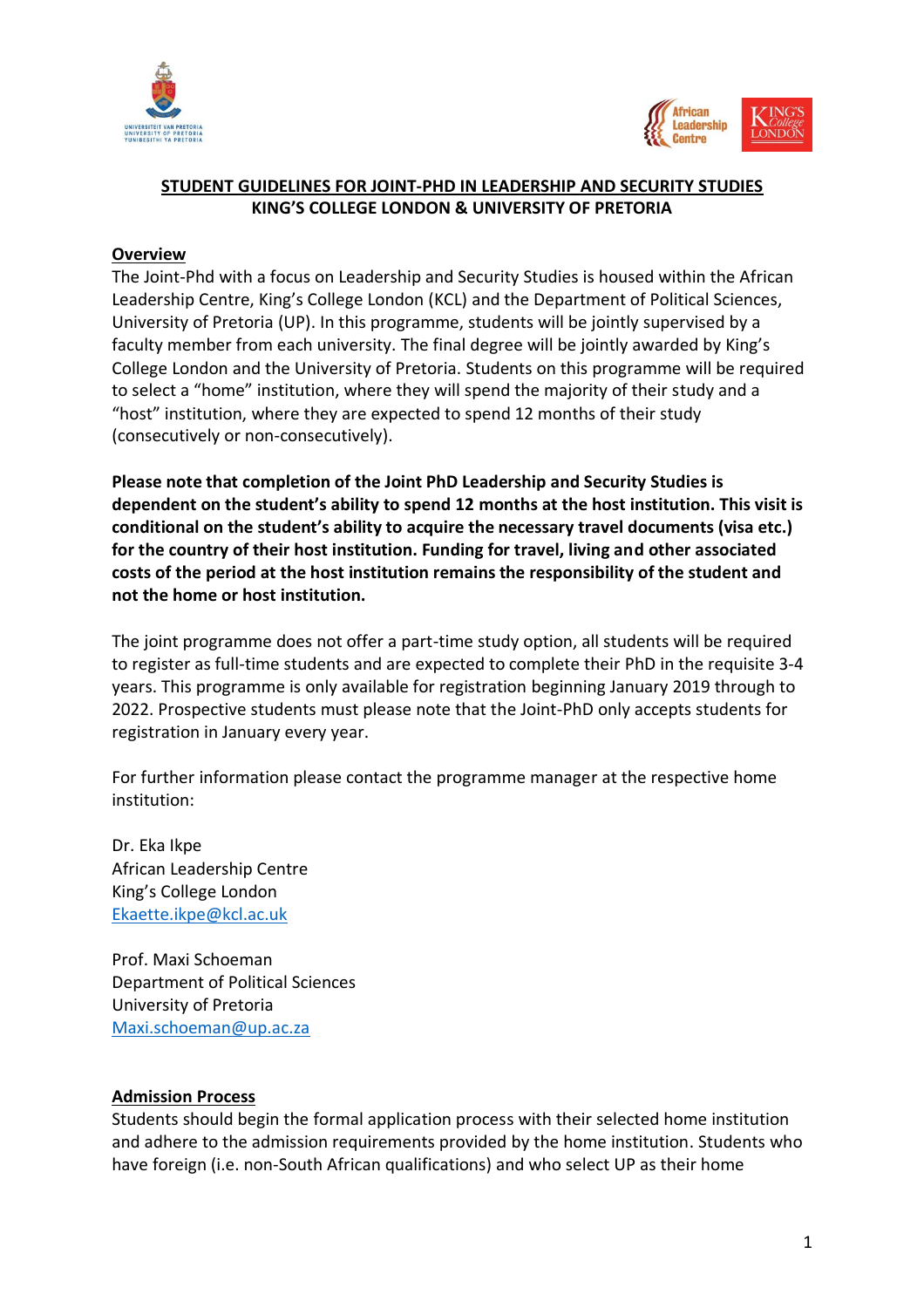



institution need to have their qualifications evaluated by the South African Qualifications Authority (SAQA) [\(www.saqa.org](http://www.saqa.org/) for more information) and attach the SAQA evaluation certificate to their applications. While students should initially apply through their home institution's application portal, students will be required to apply on both the KCL and UP admissions portals prior to a decision being made on their application. Students are required to prepare a travel plan which details how they will spend their time at the home and host institution for admission to the programme. Students should also note that acceptance onto the programme may take slightly longer than for single-institution PhDs because of the additional steps involved and are therefore encouraged to apply well in advance.

**Prior to admission, students are expected to have secured a provisional agreement of supervision from a potential supervisor at both the home and host institution. Supervisor's profiles and contact details may be accessed on both the University of Pretoria and King's College London websites**:

African Leadership Centre, King's College London: <https://www.kcl.ac.uk/sspp/departments/alc/index.aspx>

Department of War Studies, King's College London: <https://www.kcl.ac.uk/sspp/departments/warstudies/index.aspx>

Department of Defence Studies, King's College London: <https://www.kcl.ac.uk/sspp/departments/dsd/Defence-Studies-Department.aspx>

Department of Political Sciences, University of Pretoria: <https://www.up.ac.za/political-sciences>

### **Supervision, Examination and Conferment of award**

Students will be jointly supervised by a supervisor from both the home and host institution. Both supervisors must be kept informed of the student's progress throughout the programme. Additional co-supervisors may be selected if needed. Examination is compulsory in both institutions and must include an oral defence of the thesis. Upon compliance with all the requirements, a joint degree certificate will be awarded by both institutions.

#### **Administration and Monitoring Progress**

Administrative processes, such as upgrade/approval of proposal, ethical clearance and monitoring arrangements will be determined by the student's home institution. At King's College London, students are required to submit their application for upgrade from MPhil to PhD status within nine months of registration. At the University of Pretoria, students are expected to submit their proposal for departmental and faculty approval within nine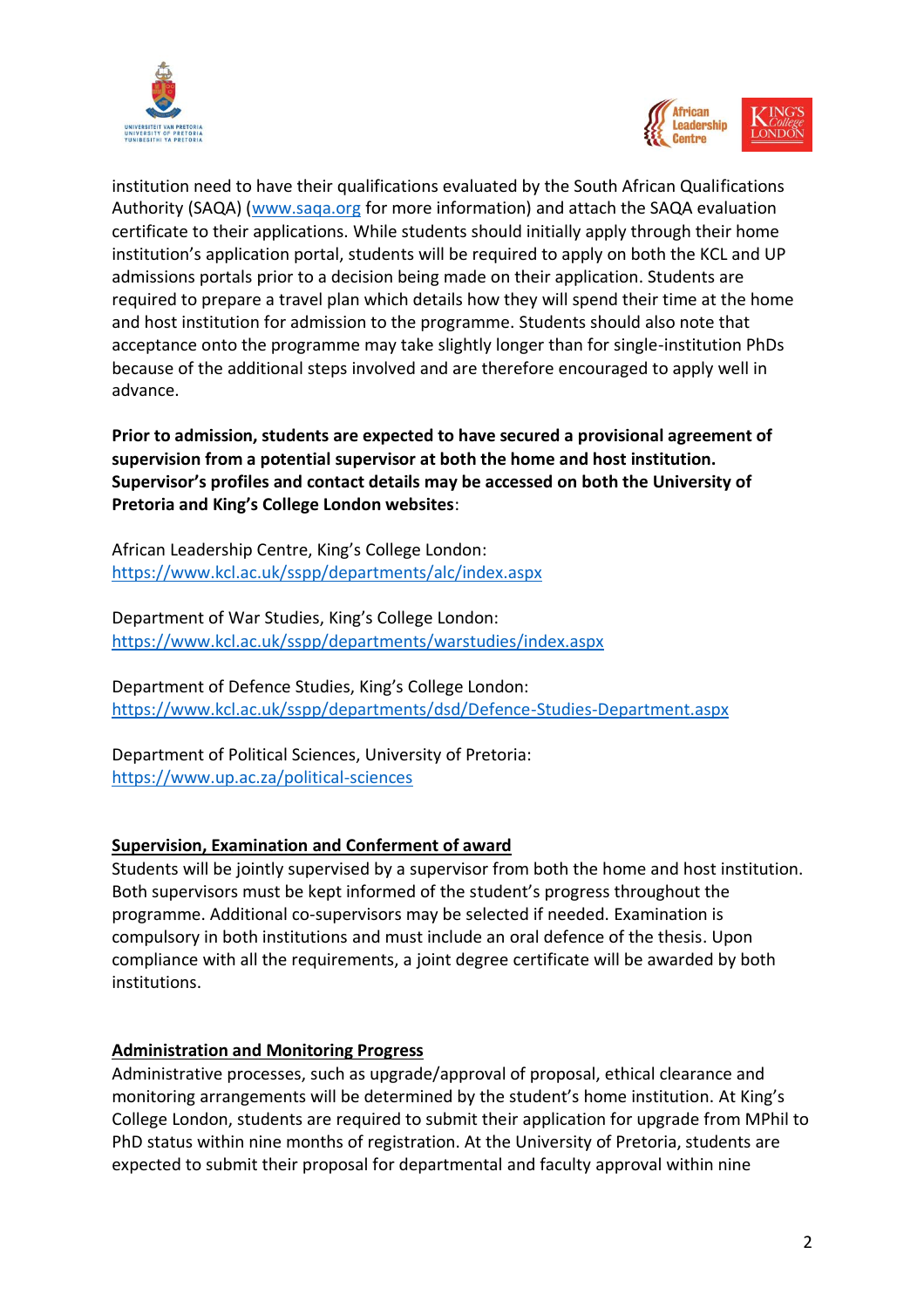



months of registration. Candidates should not expect to travel to their host institution before these processes are complete.

## **Tuition and Travel Costs to Host Institution**

Candidates are required to spend at least 12 months at the host institution. Please note that students can only travel to the host institution upon successful upgrade to PhD candidature (for those registered at KCL) and approval of PhD Proposal and obtaining ethical clearance (for those registered at UP). Candidates are required to spend the last six months before submission of the thesis at their home institution. Details of a student's proposed travel plan must be submitted at the time of application to the programme.

Students are responsible for travel and related expenses while at the host institution. Below is a summary of the expected costs of a 12 month stay at the host institution as of 2018. Please note that this is intended as a guideline only and may change:

### o **University of Pretoria, South Africa:**

- § Living costs: GBP 6000 7400/ ZAR 110 000 135 000 per annum
- § Visa fee: GBP 100 / ZAR 1775
- § Medical aid: GBP 260 / ZAR 4800
- § Airticket: GBP 700 1000 / ZAR 13 000 18 000
- § UP Admin Levy: GBP 170 / ZAR 3130
- § **Total: GBP 7230 – 8930 / ZAR 132 705 – 162 705**
- o **King's College London, United Kingdom:**
	- § Living costs: GBP 15 180 17 000 / ZAR 278 000 311 000 per annum
	- § Visa fee: GBP 348 / ZAR 6400
	- § Health Insurance surcharge: GBP 150 / ZAR 2800
	- § Airticket: GBP 700 1000 / ZAR 13 000 18 000
	- § **Total: GBP 16 378 – 18498 / ZAR 300 200 – 338 200**

#### **Tuition Fees**